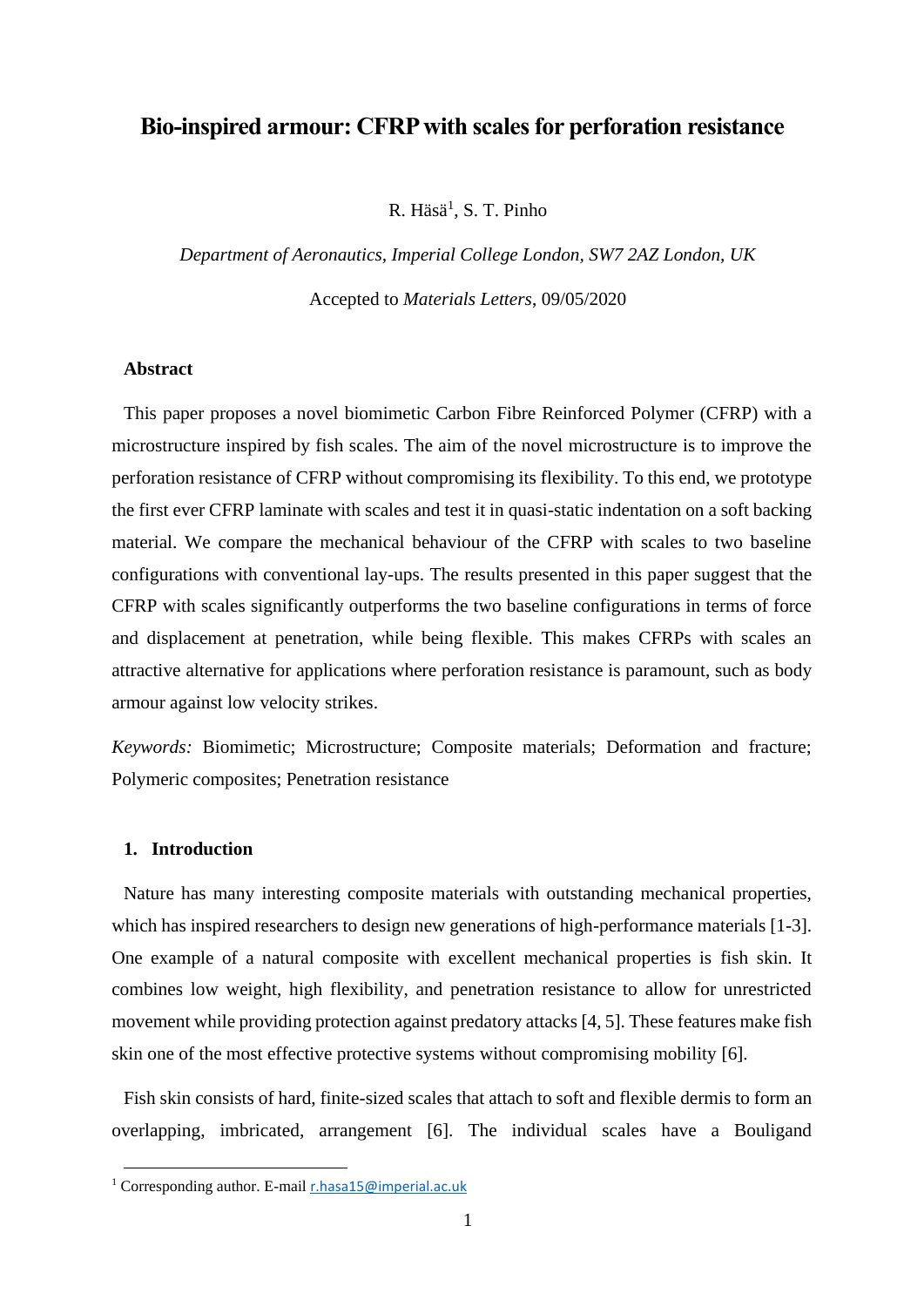microstructure [7], and the soft dermis is covered by approximately three scales at each point [6].

The overlapping structure provides the fish with many strategies for protection. The main deformation mechanisms associated with fish skin are bending of individual scales, rotation of the scales at the contact point with the dermis, shearing of the dermis, and strain-stiffening when the scales start to interact with each other upon bending [8]. When the fish is under attack, the overlapping scales also distribute the penetration force on a larger area when compared with a monolithic structure [4]. Furthermore, because the scales overlap, the failure of one scale does not lead to catastrophic failure on the macroscopic scale [5].

Despite its interesting mechanical properties, few attempts have been made to mimic the deformation mechanisms of fish skin in synthetic composites, and none using CFRP. The synthetic composites inspired by fish skin reported in the literature include studies using 3D printed polymers [8-11], ceramics [12], and glass [13].

In this work, we propose the first ever CFRP laminate with scales in the literature and compare its mechanical behaviour to two baseline configurations with conventional lay-ups. We test the CFRP with scales and the baseline configurations in quasi-static indentation on a soft foundation, and demonstrate that the CFRP with scales can be loaded up to higher load and displacement before failure than the baselines, while retaining its compliance. The CFRP microstructure presented here therefore has potential for applications that need to be flexible and penetration resistant, such as protective armour.

## **2. Methods**

### *2.1. Design and prototyping*

We designed an original imbricated CFRP microstructure with dimensions based on natural scaled composites and relevant manufacturing considerations (see [Figure 1\)](#page-2-0). The CFRP with scales consisted of a quasi-isotropic laminated base plate (lay-up sequence  $[0^{\circ}/+45^{\circ}/90^{\circ}/-10^{\circ}]$  $45^{\circ}$ ]<sub>S</sub>) and cross-ply scales (lay-up sequence [0°/90°]<sub>S</sub>), each scale measuring 10 mm x 10 mm. The scale overlap was designed such that the ratios followed the ratios in natural teleost fish skin [8], and such that, at each point of the microstructure, the base plate was covered by three scales on average.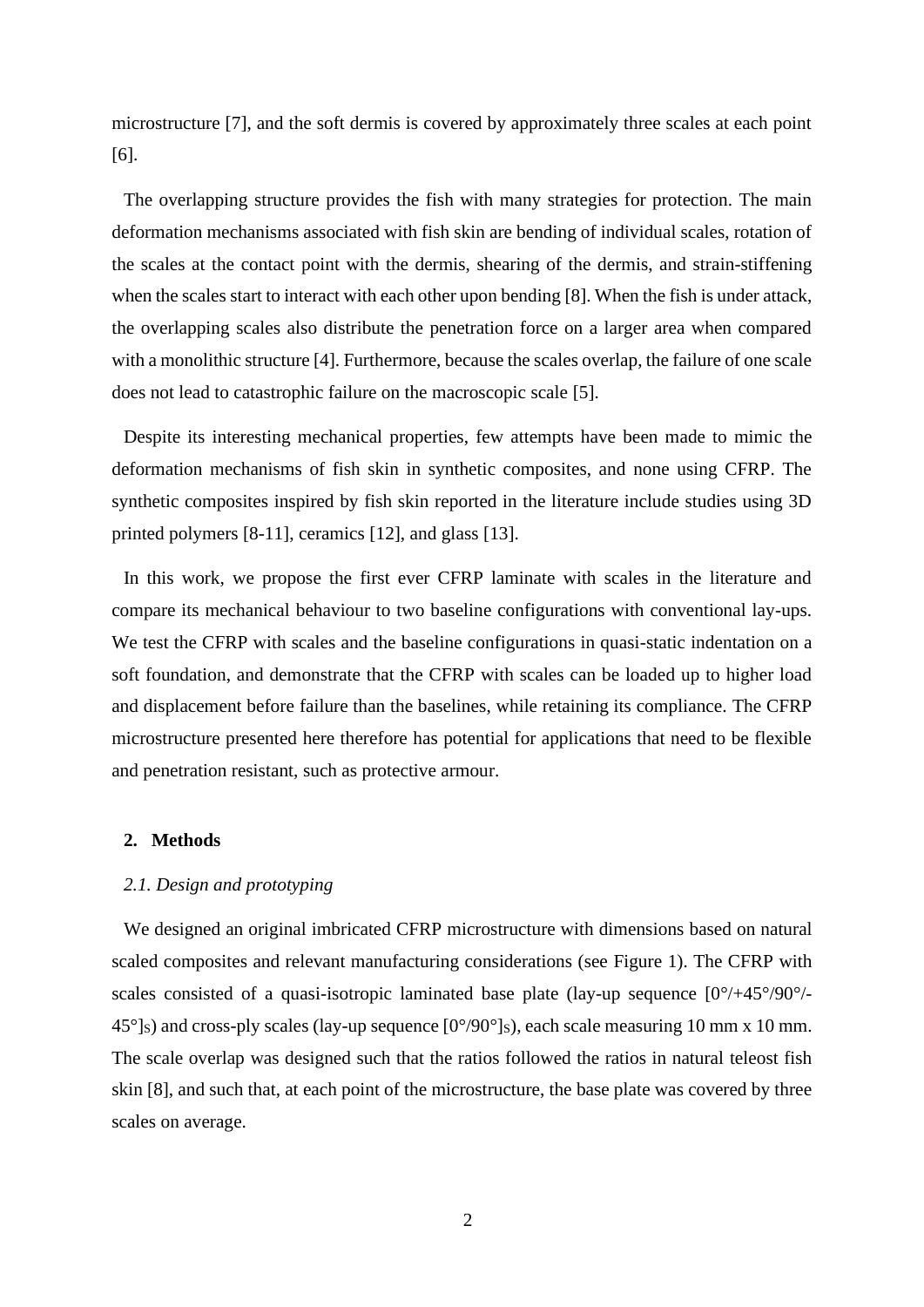

**Figure 1.** Dimensions and prototyping procedure for fish scale inspired CFRP.

<span id="page-2-0"></span>We subsequently prototyped the CFRP with scales using SkyFlex USN020A thin-ply prepreg. The rows of scales were sequentially laid on the base plate, leaving 1.5 mm of the scale for attaching it to the base and placing non-stick film between each layer of the scales to keep them separated during curing (see [Figure 1\)](#page-2-0).

In order to evaluate the effectiveness of the imbricated CFRP microstructure, we also manufactured two baseline configurations using SkyFlex USN020A thin-ply prepreg  $-$  a baseline with quasi-isotropic lay-up  $[0^{\circ}/45^{\circ}/90^{\circ}/45^{\circ}]$ s and a baseline with quasi-isotropic lay-up sandwiched between a cross-ply:  $[0^{\circ}/90^{\circ}/0^{\circ}/+45^{\circ}/90^{\circ}/-45^{\circ}]$ s. The baseline configurations were chosen such that the expected stiffness of the CFRP with scales would lie between the stiffness of the two baseline configurations. All configurations were cured in the autoclave according to the prepreg manufacturer's recommendations (125 °C, 6 bar). The densities of the CFRP with scales, the quasi-isotropic baseline and the quasi-isotropic/crossply baseline were 930 kg/m<sup>3</sup>, 840 kg/m<sup>3</sup> and 970 kg/m<sup>3</sup>, respectively.

### *2.2. Mechanical testing*

One specimen for each configuration (i.e., the two baselines and the CFRP with scales) was tested in quasi-static indentation on a soft backing material. The chosen test configuration was based on the stab vest testing standards outlined by the UK Home Office [14], and on other quasi-static tests in the literature [15].

The specimens, each measuring 83 mm x 83 mm, were placed in a contained filled with Plastiline 40 modelling clay acting as the soft backing material. The specimens were tested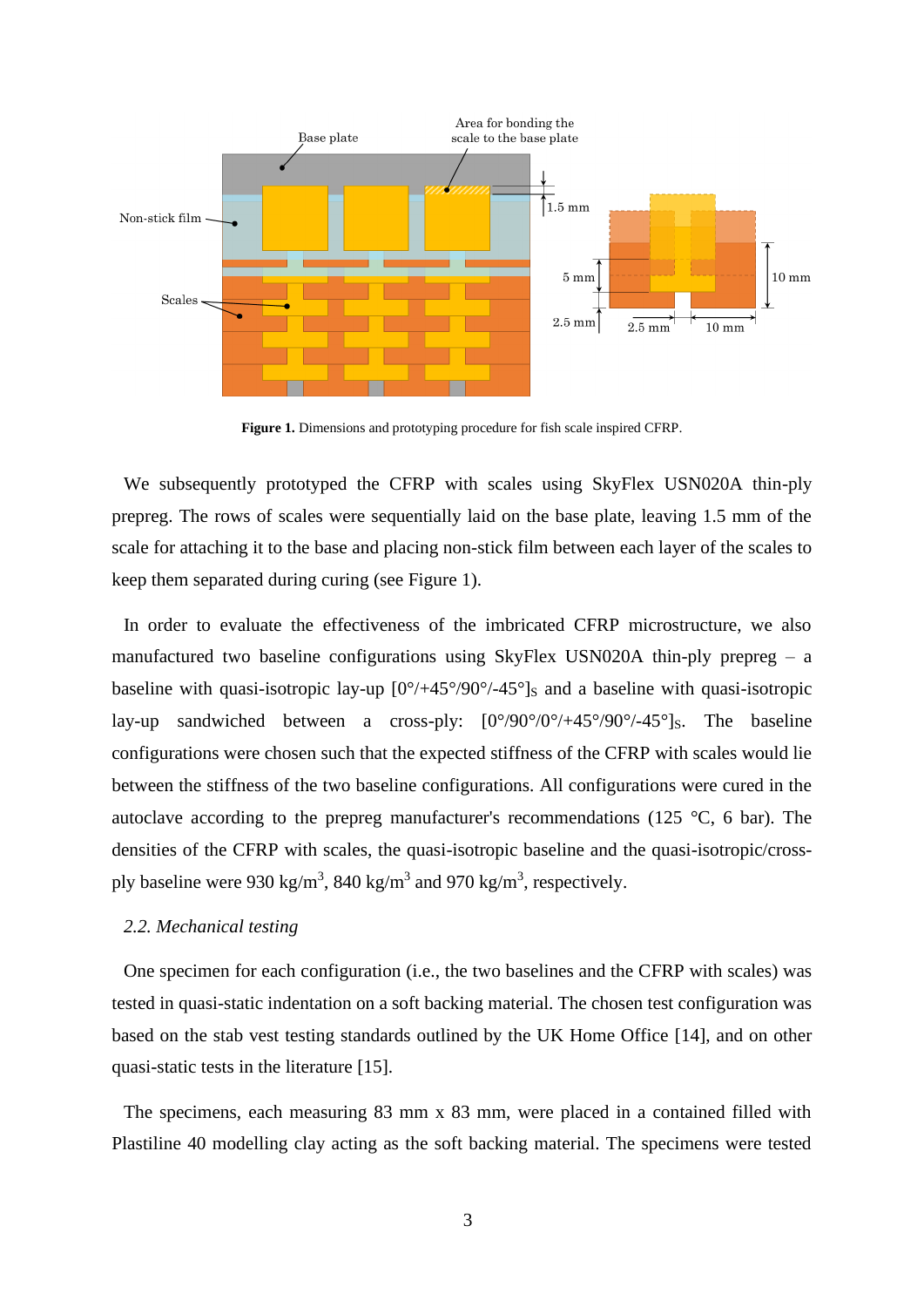using a sharp indenter with a constant displacement rate of 1 mm/min. The displacement was reversed at the displacement of 8.5 mm.

#### **3. Results**

The results of the tests are summarised in [Figure 2](#page-3-0) and 3. [Figure 2\(](#page-3-0)a) shows the load, *P*, vs displacement,  $\delta$ , curves of the two baselines and the CFRP with scales. [Figure 2\(](#page-3-0)b) shows the stiffness, *k*, of the tested specimens measured from the linear part before specimen perforation (seen as the first load drop in [Figure 2\(](#page-3-0)a)) as categorical values, the force  $P_p$  and displacement  $\delta_p$  at perforation, as well as the total energy (area under the load vs displacement curve) of the specimens, *U*.



<span id="page-3-0"></span>**Figure 2.** (a) The load vs displacement graphs of the tested specimens; (b) the force at perforation, *P*p, displacement, *δ***p**, and energy, *U*, for the different stiffnesses k of the tested specimens. The stiffness *k* was measured from the linear part before the first load drop.

The mechanical response of all specimens is initially non-linear when the sharp indenter pushes the specimen against the soft backing material [\(Figure 2\(](#page-3-0)a)). This is followed by a linear region and a load drop associated with specimen perforation. Following the first load drop, the load has an increasing trend until the displacement is reversed at  $\delta = 8.5$  mm.

[Figure 3](#page-4-0) shows the back face [\(Figure 3\(](#page-4-0)a)-(c)) and the strike face (Figure 3(d)-(f)) of the quasi-isotropic baseline, the quasi-isotropic/cross-ply baseline and the CFRP with scales,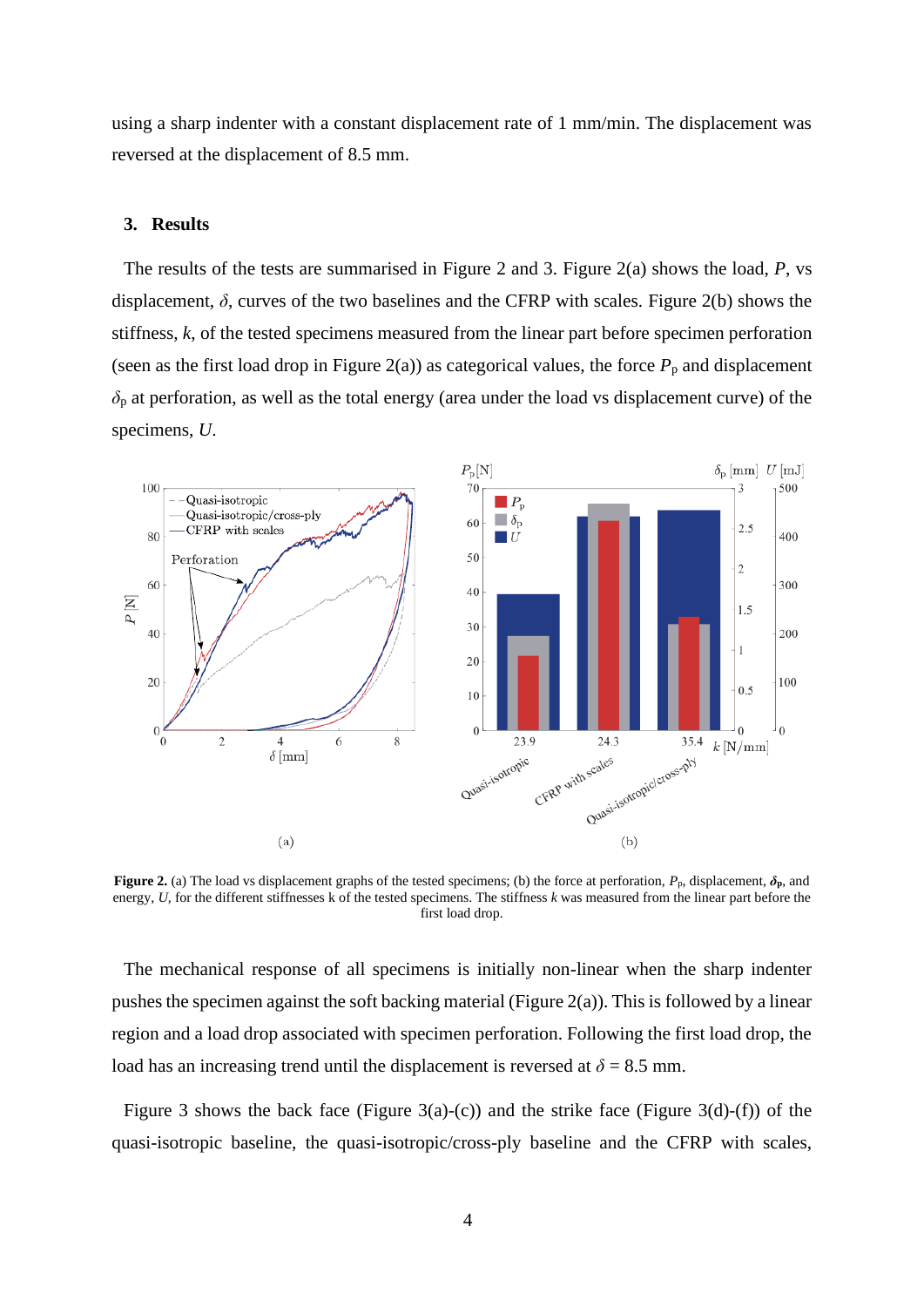respectively. [Figure 3\(](#page-4-0)g) shows the strike face of the CFRP with scales at an angle, showing out-of-plane damage on the specimen.



 $(g)$  Out-of-plane damage on the strike face of the CFRP with scales.

Figure 3. Damage on the conventional baseline CFRPs and the CFRP with scales after testing.

#### <span id="page-4-0"></span>**4. Discussion**

The load vs displacement curves are qualitatively similar for all tested specimens [\(Figure](#page-3-0)  [2\(](#page-3-0)a)). The load grew until the first load drop, which is caused by the sharp indenter perforating the test specimen. After perforating the specimen, the indenter pushed further into the soft backing material and enlarged the hole in the specimen, which is seen as predominantly increasing load in the load vs displacement curve.

With respect to the quasi-isotropic baseline and the quasi-isotropic/cross-ply baseline, the CFRP with scales led to an increase in perforation load of 64% and 46%, respectively, and in perforation displacement of 58% and 53%, respectively, while having a stiffness close to that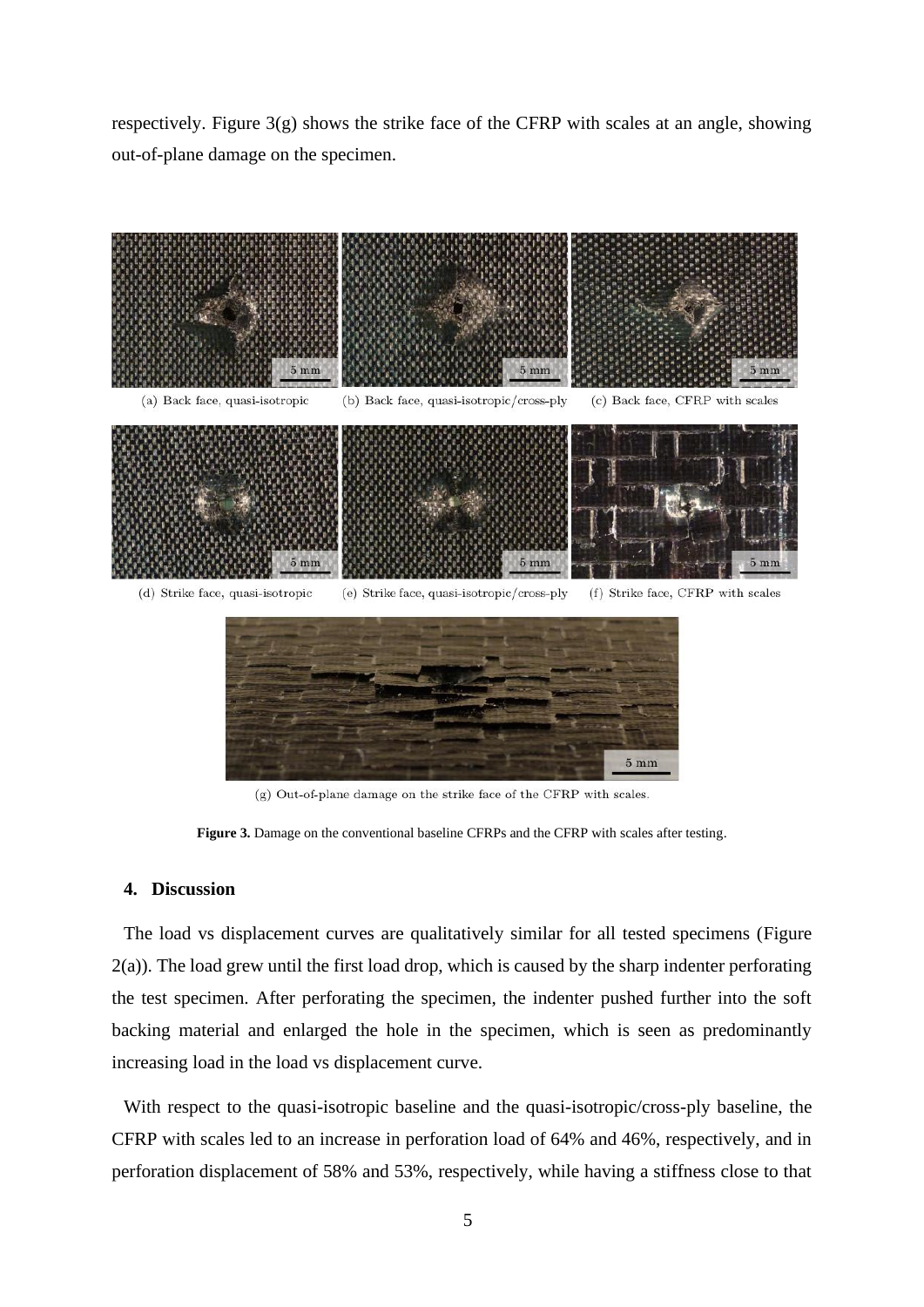of the softer quasi-isotropic baseline and dissipating as much energy as the stiffer quasiisotropic/cross-ply baseline [\(Figure 2\(](#page-3-0)b)). This indicates that the scaled microstructure in CFRP enhances the penetration resistance without making the structure significantly stiffer.

The damage in all tested specimens is concentrated on a relatively small area [\(Figure 3\)](#page-4-0), with the quasi-isotropic/cross-ply baseline having the largest damaged area on the back face. The quasi-isotropic and the quasi-isotropic/cross-ply specimens have a distinct hole from the indentation visible on the back and front faces of the tested specimens, while no distinct hole is visible on the CFRP with scales. Furthermore, the damage on the strike face of the CFRP with scales [\(Figure 3\(](#page-4-0)f)) shows a smaller indented area than those of the quasi-isotropic and quasi-isotropic/cross-ply specimens [\(Figure 3\(](#page-4-0)d) and (e), respectively). [Figure 3\(](#page-4-0)g) shows diffuse out-of-plane damage on the CFRP with scales, suggesting that the scales have interacted during deformation and distributed the load on a large area, leading to enhanced perforation resistance.

#### **5. Conclusions**

This paper investigated the first biomimetic CFRP composite inspired by fish scales in order to achieve a microstructure that resists penetration damage without compromising flexibility. It can be concluded that:

- the first ever prototyping route to synthesise the scaled CFRP microstructure was conceived and the microstructure was subsequently successfully prototyped;
- the scaled microstructure is resistant to penetration, leading to increase in penetration load and displacement when compared with baseline configurations with conventional lay-ups;
- the scales in the biomimetic CFRP distribute the point load in quasi-isotropic indentation on a large area, demonstrated as out-of-plane deformation on the specimen.

In summary, this paper presented the first ever CFRP with scales in the literature, and demonstrated that it is effective in redistributing forces from a point load, thus improving its penetration resistance. The microstructure presented here therefore has potential for applications that need to be both flexible and penetration resistant, such as body armour.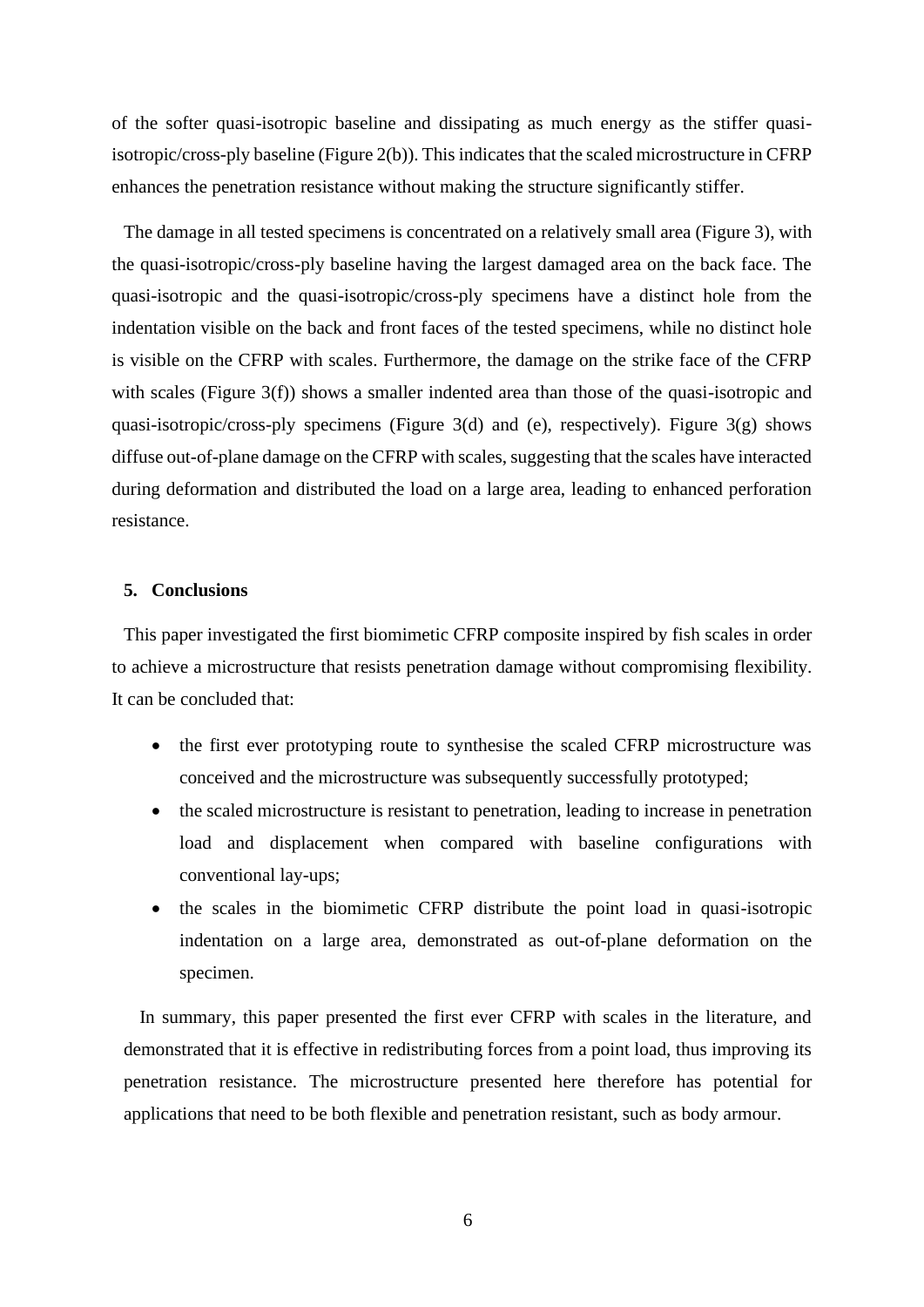### **Acknowledgments**

Funding from EPSRC under grant EP/M002500/1 is gratefully acknowledged.

# **References**

- [1] M. Mirkhalaf, A. K. Dastjerdi and F. Barthelat, "Overcoming the brittleness of glass through bio-inspiration and micro-architecture," *Nature communications,* 5, 2014.
- [2] R. Malkin, M. Yasaee, R. S. Trask and I. P. Bond, "Bio-inspired laminate design exhibiting pseudo-ductile (graceful) failure during flexural loading," *Composites Part A: Applied Science and Manufacturing,* 54:107-116, 2013.
- [3] F. Narducci and S. T. Pinho, "Exploiting nacre-inspired crack deflection mechanisms in CFRP via micro-structural design," *Composites Science and Technology,* 153:178- 189, 2017.
- [4] F. J. Vernerey and F. Barthelat, "On the mechanics of fishscale structures," *International Journal of Solids and Structures,* 47:2268-2275, 2010.
- [5] F. J. Vernerey and F. Barthelat, "Skin and scales of teleost fish: Simple structure but high performance and multiple functions," *Journal of the Mechanics and Physics of Solids* 68:66-76, 2014.
- [6] D. Zhu, L. Szewciw, F. Vernerey and F. Barthelat, "Puncture resistance of the scaled skin from striped bass: Collective mechanisms and inspiration for new flexible armor designs," *Journal of the Mechanical Behavior of Biomedical Materials,* 24:30-40, 2013.
- [7] H. Quan, W. Yang, E. Schaible, R. O. Ritchie and M. A. Meyers, "Novel Defense Mechanisms in the Armor of the Scales of the "Living Fossil" Coelacanth Fish," *Advanced Functional Materials,* 28:1804237, 2018.
- [8] A. Browning, C. Ortiz and M. C. Boyce, "Mechanics of composite elasmoid fish scale assemblies and their bioinspired analogues," *Journal of the Mechanical Behavior of Biomedical Materials,* 19:75-86, 2013.